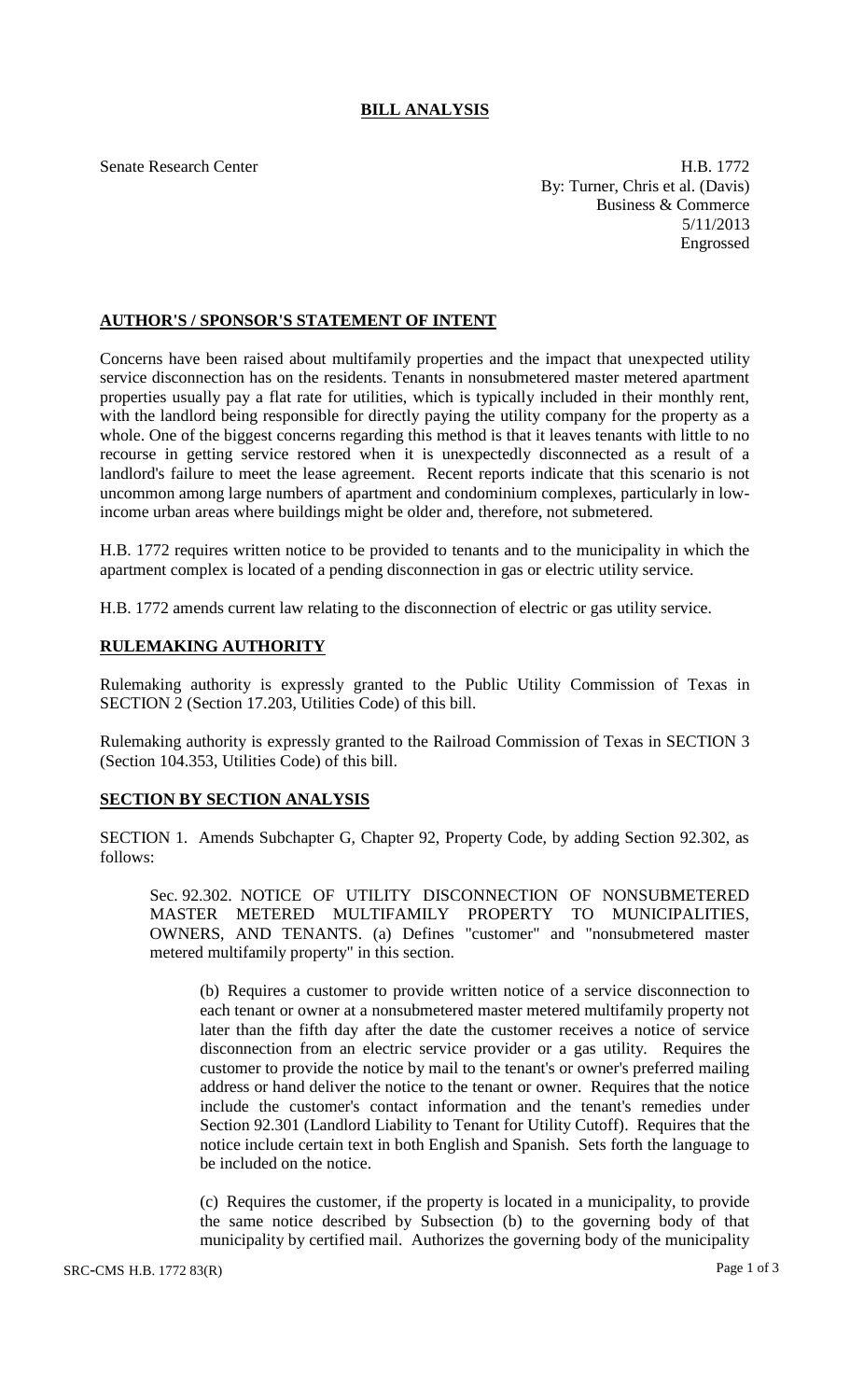to provide additional notice to the property's tenants and owners after receipt of the service disconnection notice under this subsection.

(d) Provides that a customer is not required to provide the notices described by this section if the customer avoids the disconnection by paying the bill.

SECTION 2. Amends Chapter 17, Utilities Code, by adding Subchapter E, as follows:

#### SUBCHAPTER E. PROTECTION AGAINST UTILITY SERVICE DISCONNECTION

Sec. 17.201. DEFINITION. Defines "nonsubmetered master metered multifamily property" in this subchapter.

Sec. 17.202. NOTICE OF DISCONNECTION TO MUNICIPALITIES FOR NONSUBMETERED MASTER METERED MULTIFAMILY PROPERTIES. (a) Requires a retail electric provider or a vertically integrated electric utility, not including a municipally owned utility or an electric cooperative, in an area where customer choice has not been introduced to send a written notice of service disconnection to a municipality before the retail electric provider or vertically integrated electric utility disconnects service to a nonsubmetered master metered multifamily property for nonpayment if the property is located in the municipality, and the municipality establishes an authorized representative to receive the notice as described by Section  $17.203(c)$ .

(b) Requires the retail electric provider or vertically integrated electric utility in an area where customer choice has not been introduced to send the notice required by this section not later than the 10th day before the date electric service is scheduled for disconnection.

Sec. 17.203. ADDITIONAL SAFEGUARDS. (a) Provides that the customer safeguards provided by this subchapter are in addition to safeguards provided by other law or agency rules.

(b) Provides that this subchapter does not prohibit a municipality or the Public Utility Commission (PUC) from adopting customer safeguards that exceed the safeguards provided by this chapter (Customer Protection).

(c) Requires PUC by rule to develop a mechanism by which a municipality is authorized to provide PUC with the contact information of the municipality's authorized representative to whom the notice required by Section 17.202 is required to be sent. Requires PUC to make the contact information available to the public.

SECTION 3. Amends Chapter 104, Utilities Code, by adding Subchapter H, as follows:

#### SUBCHAPTER H. PROTECTION AGAINST UTILITY SERVICE DISCONNECTION

Sec. 104.351. DEFINITIONS. Defines "customer," "gas utility," and "nonsubmetered master metered multifamily property" in this subchapter.

Sec. 104.352. NOTICE OF DISCONNECTION TO MUNICIPALITIES FOR NONSUBMETERED MASTER METERED MULTIFAMILY PROPERTIES. (a) Requires a gas utility to send a written notice of service disconnection to a municipality before the gas utility disconnects service to a nonsubmetered master metered multifamily property for nonpayment if the property is located in the municipality, and the municipality establishes an authorized representative to receive the notice as described by Section 104.353(c).